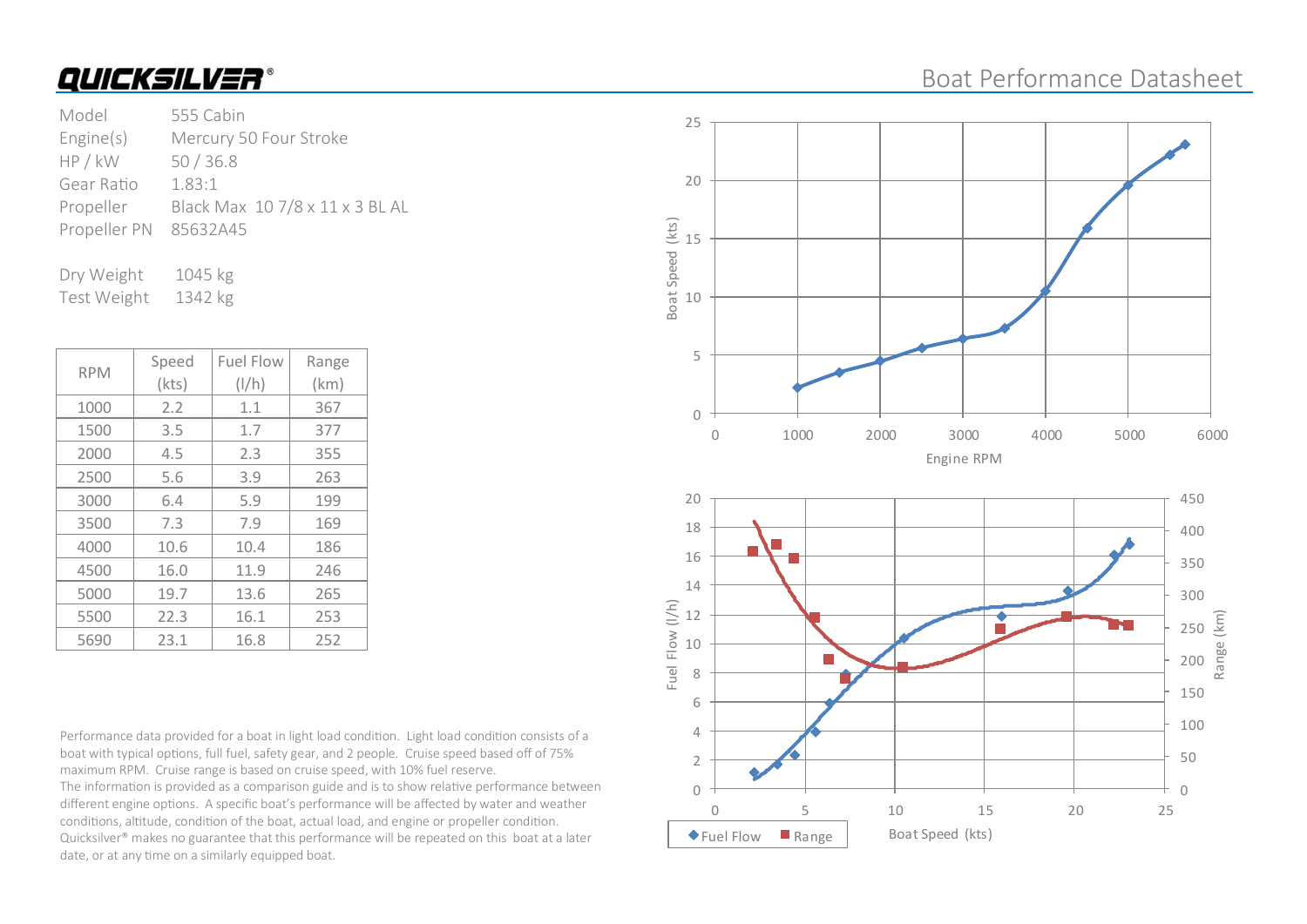### Boat Performance Datasheet

| Model        | 555 Cabin                       |
|--------------|---------------------------------|
| Engine(s)    | Mercury 60 Four Stroke          |
| HP / kW      | 60/44.1                         |
| Gear Ratio   | 1.83:1                          |
| Propeller    | Black Max 10 7/8 x 11 x 3 BL AL |
| Propeller PN | 85632A45                        |
|              |                                 |

Dry Weight 1045 kg Test Weight 1342 kg

| <b>RPM</b> | Speed | <b>Fuel Flow</b> | Range |
|------------|-------|------------------|-------|
|            | (kts) | $\frac{1}{h}$    | (km)  |
| 1000       | 2.4   | 1.2              | 367   |
| 1500       | 3.7   | 1.7              | 399   |
| 2000       | 4.9   | 2.3              | 387   |
| 2500       | 5.9   | 3.9              | 277   |
| 3000       | 6.5   | 6.0              | 199   |
| 3500       | 7.1   | 8.4              | 155   |
| 4000       | 8.7   | 11.2             | 142   |
| 4500       | 14.6  | 13.0             | 206   |
| 5000       | 18.9  | 13.9             | 249   |
| 5500       | 22.0  | 16.6             | 242   |
| 6125       | 25.7  | 21.3             | 221   |

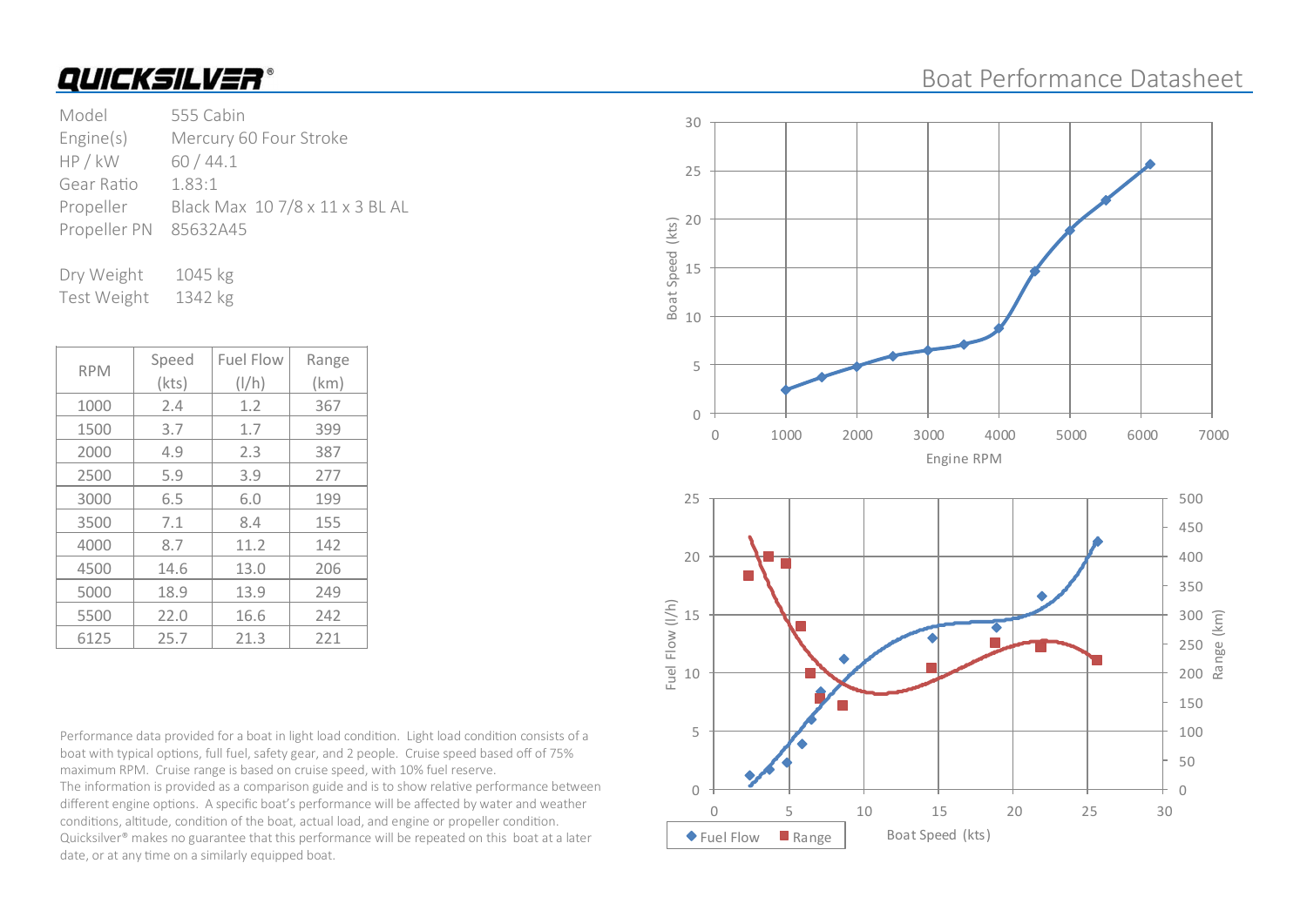### Boat Performance Datasheet

| Model                 | 555 Cabin                             |
|-----------------------|---------------------------------------|
| Engine(s)             | Mercury 60 Four Stroke Command Thrust |
| HP / kW               | 60/44.1                               |
| Gear Ratio            | 233.1                                 |
| Propeller             | Black Max 14 x 13 x 3 BL AL           |
| Propeller PN 77340A45 |                                       |
|                       |                                       |

Dry Weight 1049 kg Test Weight 1346 kg

| <b>RPM</b> | Speed | <b>Fuel Flow</b> | Range |
|------------|-------|------------------|-------|
|            | (kts) | $\frac{1}{h}$    | (km)  |
| 1000       | 3.1   | 1.2              | 381   |
| 1500       | 4.4   | 1.7              | 384   |
| 2000       | 5.4   | 2.5              | 324   |
| 2500       | 6.2   | 4.7              | 198   |
| 3000       | 6.9   | 6.8              | 152   |
| 3500       | 8.9   | 9.3              | 144   |
| 4000       | 13.0  | 11.2             | 174   |
| 4500       | 17.1  | 12.8             | 200   |
| 5000       | 20.2  | 16.6             | 183   |
| 5500       | 23.0  | 18.2             | 189   |
| 5800       | 24.0  | 18.3             | 197   |

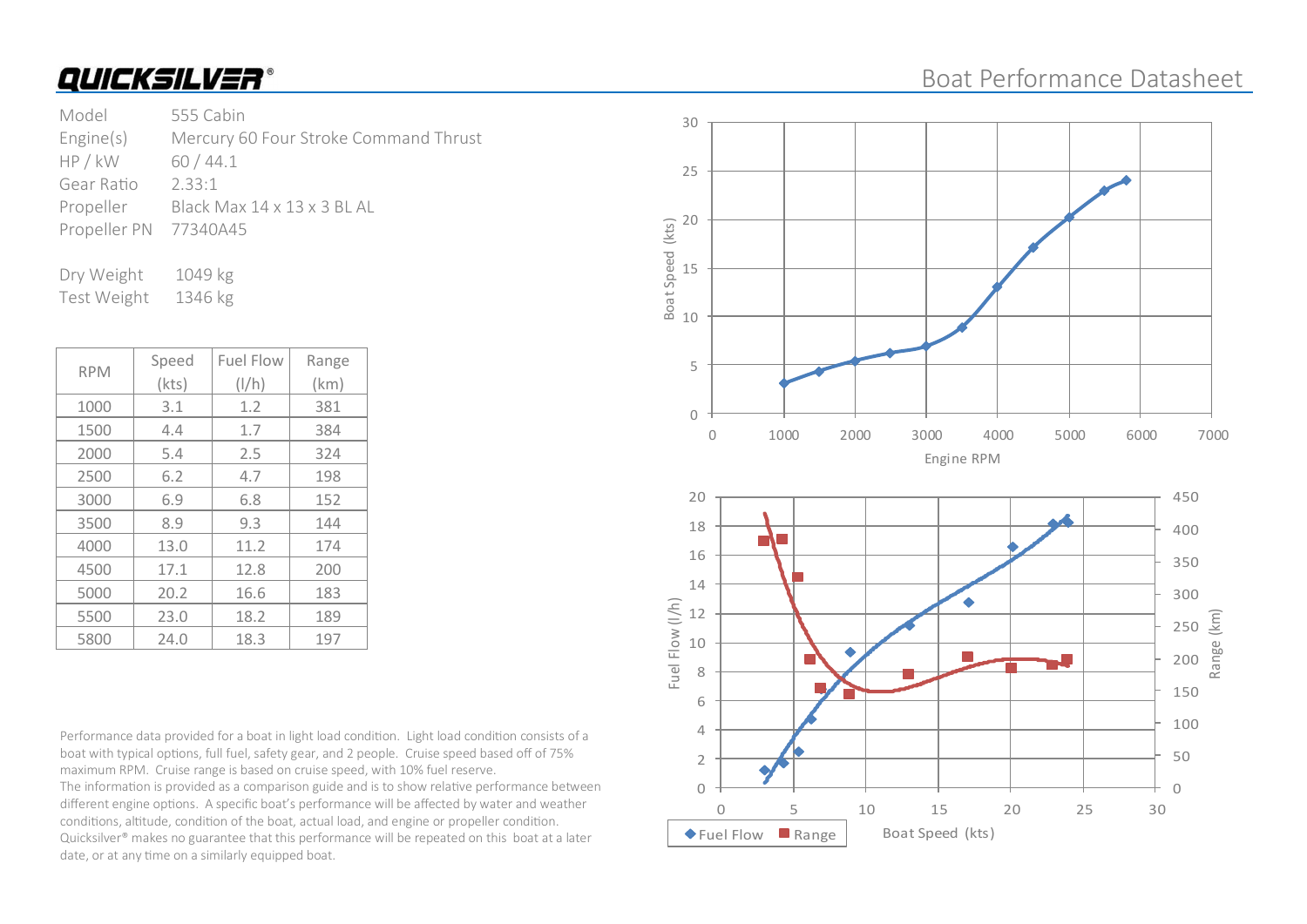### Boat Performance Datasheet

| Model        | 555 Cabin                    |
|--------------|------------------------------|
| Engine(s)    | Mercury 80 Four Stroke       |
| HP / kW      | 80/58.8                      |
| Gear Ratio   | 2.07:1                       |
| Propeller    | Spitfire 13.8 x 13 x 4 BL AL |
| Propeller PN | 8M8026570                    |
|              |                              |

Dry Weight 1097 kg Test Weight 1394 kg

| <b>RPM</b> | Speed | <b>Fuel Flow</b> | Range |
|------------|-------|------------------|-------|
|            | (kts) | $\frac{1}{h}$    | (km)  |
| 1000       | 3.4   | 2.2              | 279   |
| 1500       | 4.6   | 3.9              | 216   |
| 2000       | 5.8   | 5.0              | 211   |
| 2500       | 6.5   | 7.4              | 161   |
| 3000       | 7.5   | 10.3             | 133   |
| 3500       | 12.4  | 14.1             | 161   |
| 4000       | 17.6  | 17.3             | 187   |
| 4100       | 18.4  | 17.9             | 188   |
| 4500       | 21.2  | 20.2             | 192   |
| 5000       | 24.6  | 24.2             | 186   |
| 5530       | 27.5  | 27.3             | 184   |

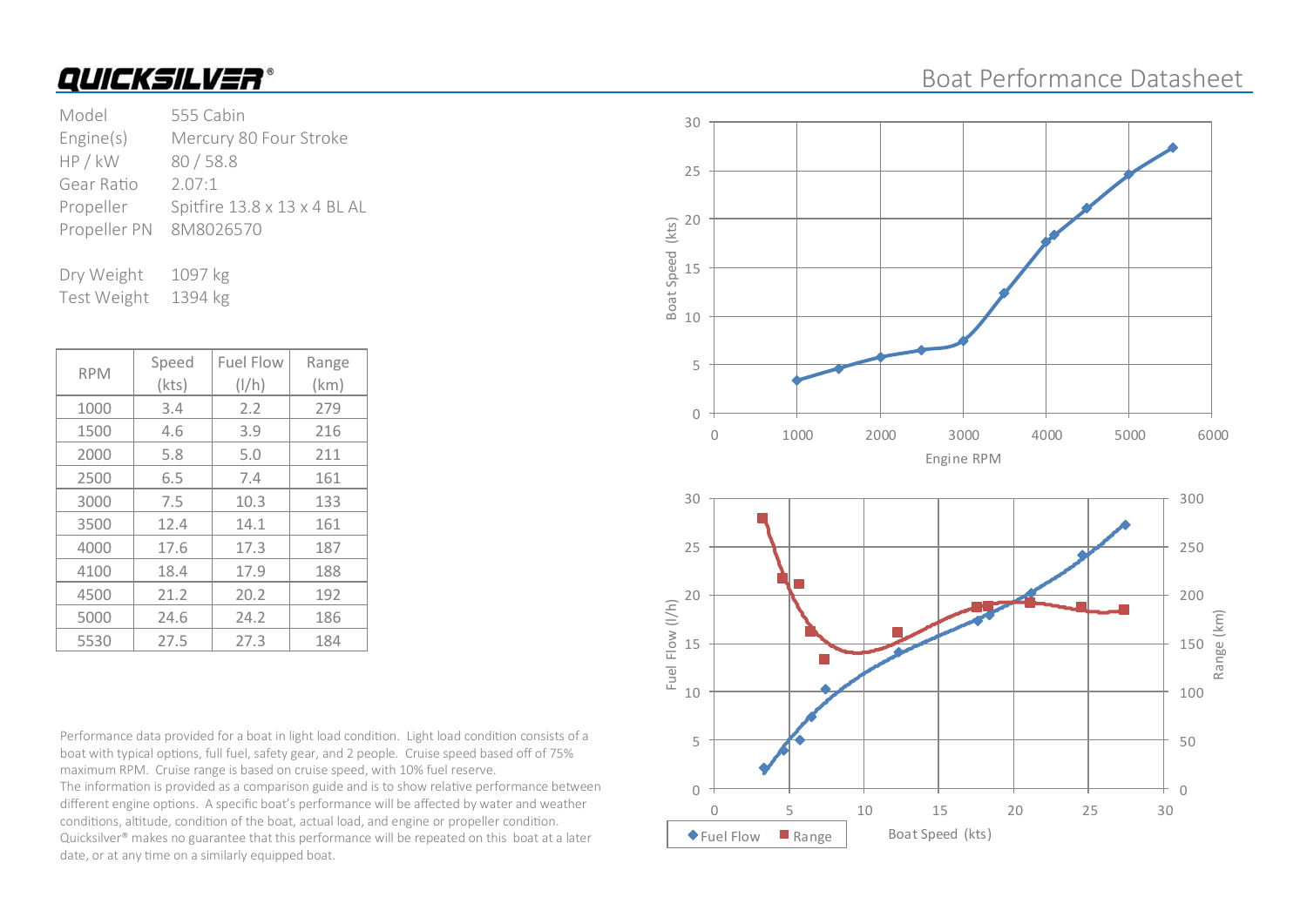### Boat Performance Datasheet

| Model        | 555 Cabin                    |
|--------------|------------------------------|
| Engine(s)    | Mercury 100 Four Stroke      |
| HP / kW      | 100/73.6                     |
| Gear Ratio   | 2.07:1                       |
| Propeller    | Spitfire 13.4 x 15 x 4 BL AL |
| Propeller PN | 8M8026580                    |
|              |                              |

Dry Weight 1097 kg Test Weight 1394 kg

| <b>RPM</b> | Speed | <b>Fuel Flow</b> | Range |
|------------|-------|------------------|-------|
|            | (kts) | $\frac{1}{h}$    | (km)  |
| 1000       | 3.3   | 2.6              | 229   |
| 1500       | 4.9   | 4.4              | 204   |
| 2000       | 6.1   | 6.1              | 182   |
| 2500       | 6.8   | 8.2              | 151   |
| 3000       | 8.9   | 11.6             | 140   |
| 3500       | 15.0  | 14.4             | 190   |
| 4000       | 19.7  | 18.8             | 192   |
| 4500       | 24.1  | 24.5             | 180   |
| 5000       | 28.0  | 26.9             | 191   |
| 5500       | 30.7  | 31.0             | 181   |
| 5700       | 32.0  | 32.8             | 179   |